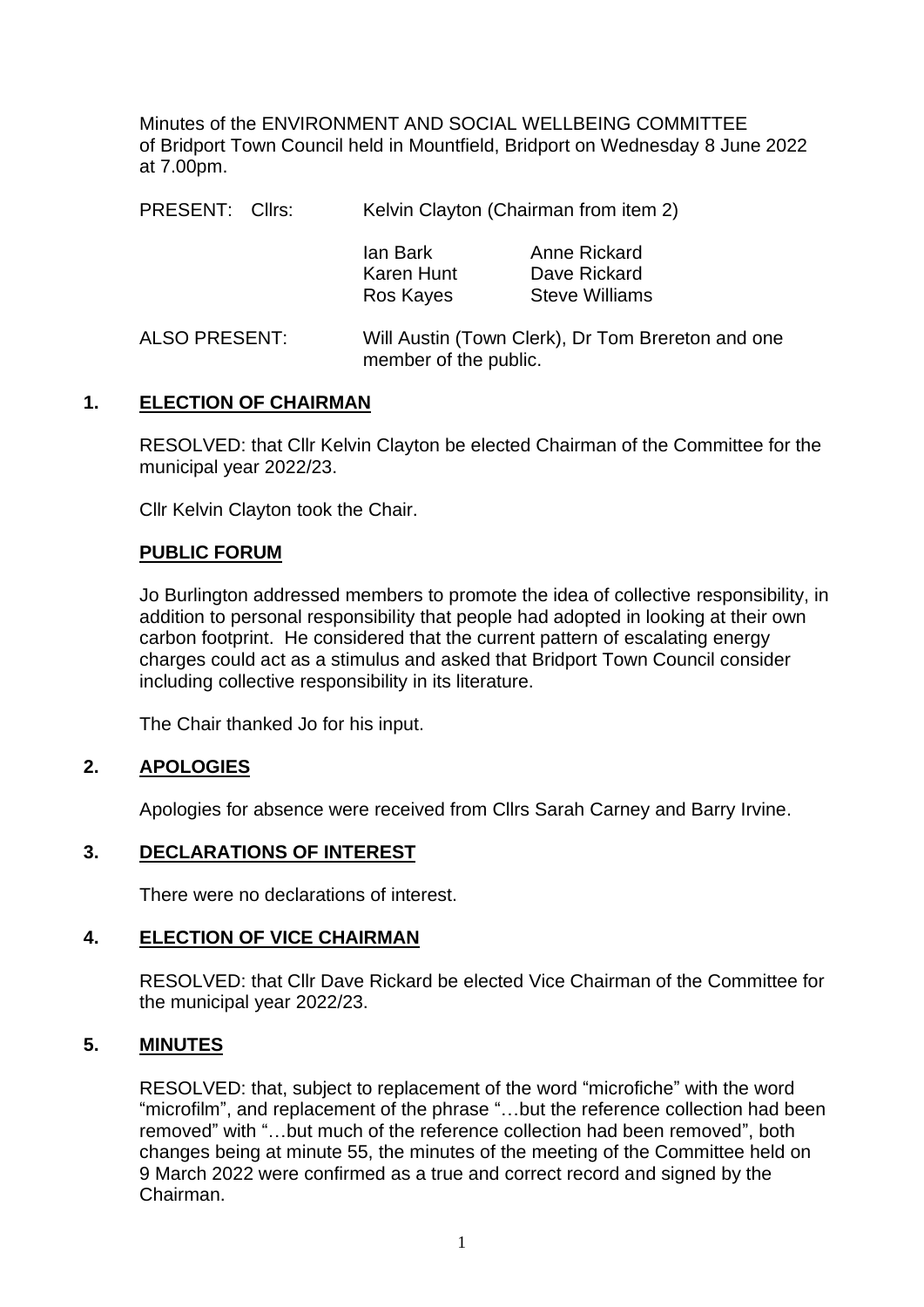Responding to questions arising from the minutes from Cllr Karen Hunt, the Town Clerk reported that:

- He had written to local schools regarding LitterLotto, as requested by the committee, and was awaiting a response (minute 48);
- He had written twice to the Harbour Master asking for confirmation that beach matting would be allowed at West Beach, and whether Dorset Council or the Town Council would be responsible for its management, and that of any beach wheelchairs provided. No reply had yet been received (minute 49);
- The Community Kitchen had advised that they were due to meet with an emergency homeless pod supplier, and would provide a full proposal after further research. They also proposed meeting with Cllrs Allwork and Carney to discuss the matter. The Clerk did not know whether this meeting had taken place (minute 50); and
- Community engagement on ideas for additional street lighting had not yet commenced, and would be pursued following the recent addition of a second Project Manager & Community Initiatives Officer (minute 52).

# **6. CLIMATE ACTION SUB COMMITTEE**

RESOLVED: that the minutes of the meetings of the Climate Action Sub Committee held on 31 March 2022, 28 April 2022 and 26 May 2022 be received and adopted.

Responding to a query, the Town Clerk advised that he would check the status of the Council's membership of the Dorset Climate Action Network.

## **7. BREEDING BIRD SURVEY**

Consideration was given to the Breeding Bird Survey of Bridport & West Bay 2021, ENCL: 3717. One of the authors, Dr Tom Brereton presented on the background to the survey, the methodology, analysis and findings. This included the presence of rare species, threats to bird populations and opportunities to address these threats.

Members considered:

- The possibility of declaring Bridport to be a bird friendly town.
- The need to work with landowners.
- The inclusion of the survey in the Council's Climate Action Plan.
- The contribution made to bird preservation by the Council's management plans for open spaces.
- An opportunity for Dr Brereton to be involved in Green Week.
- Use of the Mayor's blog to promote the survey findings.
- The impact on bird populations from the loss of insects.
- A review of projects in light of the survey.
- The importance of framing the bird preservation message in terms of biodiversity.
- Grant funding opportunities.
- Survey monitoring and follow-up.
- Linking the survey with the Neighbourhood Plan.
- A possible promotional leaflet.
- Inclusion of the findings in the Streetscape and Heritage Interpretation Study.
- Use of the planning system to help with preservation.

RECOMMENDED: that Bridport Town Council makes a statement of intent to be a Bird Friendly Town and establishes a task and finish group to pursue this objective.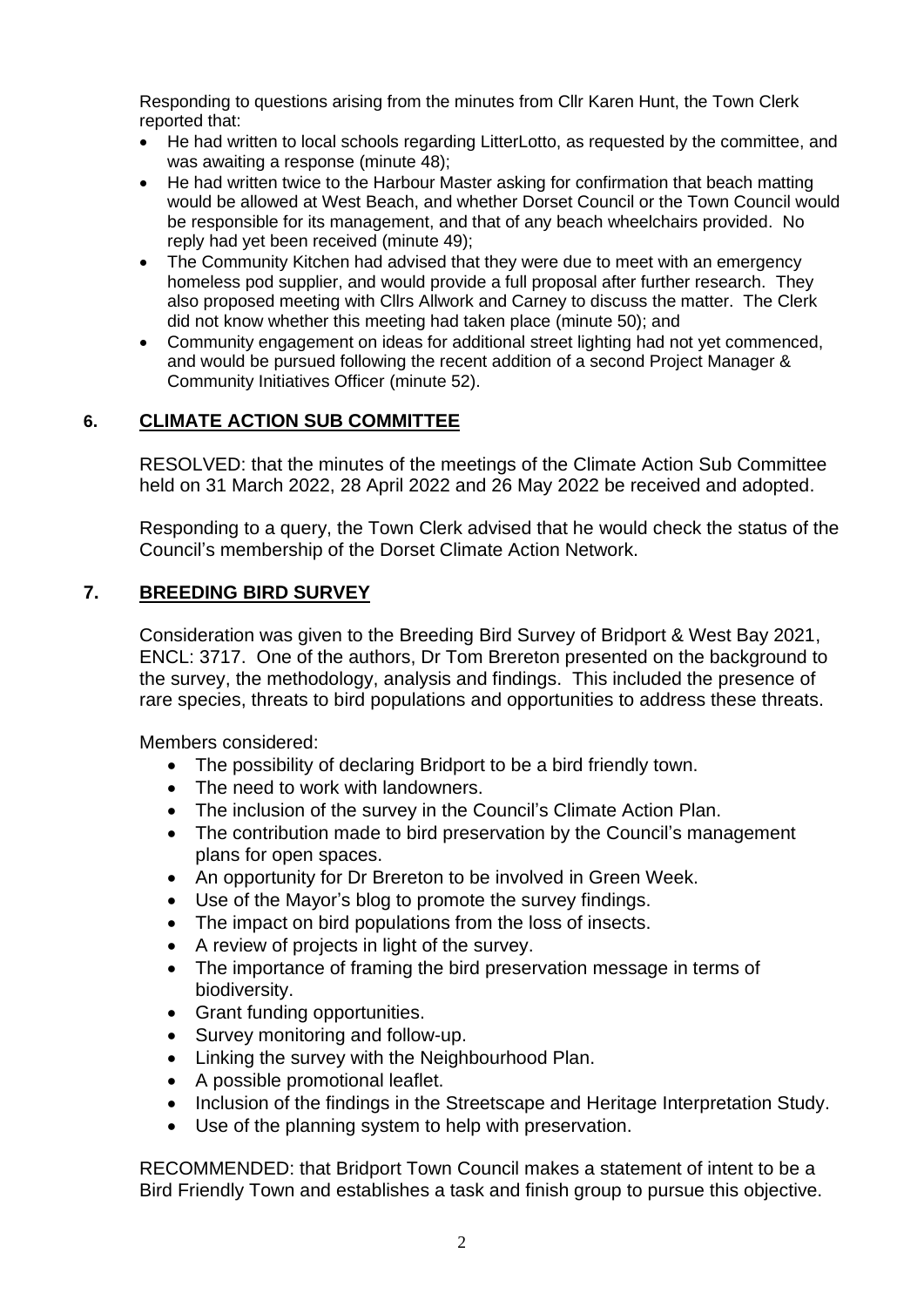The Chairman thanked Dr Brereton for his presentation and input.

# **8. SCULPTURE TRAIL**

Consideration was given to a report of the Town Clerk, ENCL: 3718, setting out a proposed way forward for the Bridport Sculpture Trail. The Project Manager & Community Initiatives Officer summarised the report, and following discussion it was

RESOLVED that:

- (i) The update on Year 3 of the Bridport Sculpture Trail be noted;
- (ii) The 2022/23 Bridport Sculpture Trail focus will be the Greta Berlin gift;
- (iii) Seven of the existing sculptures be retained in 2022/23;
- (iv)Retention of a number of the most popular sculptures be considered as the basis for the Sculpture Trail beyond April 2023; and
- (v) A proposal from the Arts Development Company to support a commissioning approach to developing the sculpture trail beyond April 2023 be explored.

## **9. THE PLOTT**

Consideration was given to a Town Council event, ENCL: 3719. The Project Manager & Community Initiatives Officer summarised a proposed youth event, with workshops covering music-making, art, street dance and other activities. The event was allied to the Council's Rights Respecting work. Members were asked to agree that the Town Council should be responsible for the event.

RESOLVED: that the Town Council is responsible for the event 'The Plott' on Saturday 11 June 2022.

### **10. RACIST INCIDENTS**

The Chairman advised members of a report of a 16 year-old mixed race child who had been the subject of four incidents of racist abuse.

Members considered:

- The impact of Brexit on attitudes towards race; and
- Actions that the Town Council could take to highlight the issue, and to make a strong statement condemning such behaviour.

RESOLVED: that the Police be contacted to engage in a joint press statement with the Town Council.

## **11. OTTER BEND**

Consideration was given to a report of the Town Clerk, ENCL: 3720. The Project Manager & Community Initiatives Officer summarised the report, in which a resident had put forward proposals to form a committee and enhance the area known as Otter Bend, near Dibdin View.

Members highlighted the need for a strong and sustainable community group, with support and capacity, to take this project forward.

RESOLVED: that: -